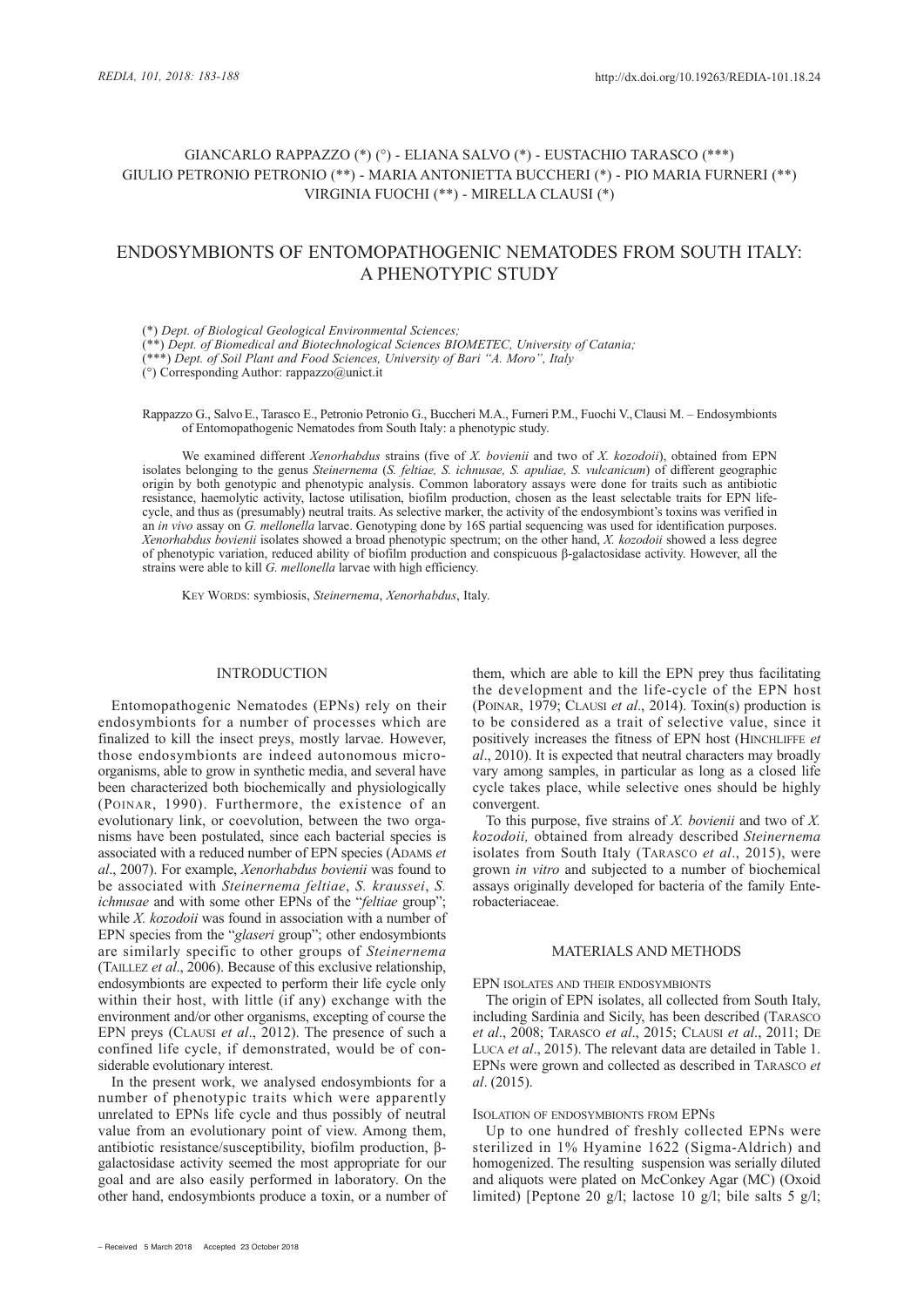*Table 1* – EPN isolates and their endosymbionts used in the present study.

| Isolate          | EPN species   | Area               | ITS1 Acc. number | Endosymbiont |
|------------------|---------------|--------------------|------------------|--------------|
| VE01             | S. feltiae    | South Sicily       | HO412835.1       | X. bovienii  |
| <b>ESA</b>       | S. feltiae    | <b>East Sicily</b> | GU599911.1       | X. hovienii  |
| CT036            | S. feltiae    | East Sicily        | n.a.             | X. bovienii  |
| SAR <sub>6</sub> | S. ichnusae   | Sardinia           | EU421129         | X. bovienii  |
| MU1              | S. ichnusae   | Campania           | HO412841.1       | X. bovienii  |
| CS <sub>3</sub>  | S. apuliae    | Apulia             | HO416968.1       | X. kozodoii  |
| Esc1             | S. vulcanicum | East Sicily        | GU929442.1       | X. kozodoii  |

sodium chloride 5 g/l; neutral red 0.075 g/l; agar 12 g/l; final pH 7.4  $\pm$  0.2] plates. Growth was allowed at 28<sup>o</sup>C for up to 48 hrs. Identification was routinely confirmed on NBTA agar plates (KOPPENHOFER, 2007).

## ANTIBIOTIC SUSCEPTIBILITY

Patterns of antibiotic susceptibility to β-lactams (penicillin, amoxicillin, cephalothin, cefuroxime, and cefditoren), macrolides and lincosamides (erythromycin and clindamycin), tetracycline, aminoglycosides (gentamicin), fluoroquinolones (ciprofloxacin), glycopeptides (vancomycin) and phenicols (chloramphenicol) were determined by disc diffusion test according to CLSI guidelines (CLSI, 2017). Antibiotic disks were purchased from Oxoid limited.

## HEMOLYTIC ACTIVITY, CATALASE ACTIVITY,

OXIDASE ACTIVIY AND BIOFILM PRODUCTION

Hemolytic activity was investigated by using Columbia agar base (Oxoid limited) [special peptone 23.0 g/l; starch 1.0 g/l; sodium chloride 5 g/l; agar 10.0 g/l; final pH 7.3  $\pm$ 0.2 at 25°C] supplemented by 5 % defibrinated horse blood (Oxoid limited). All strains were incubated aerobically for 24 hrs and then observed for hemolysis production and results as recorded: alpha hemolysis (incomplete haemolytic activity with a not transparent halo), beta hemolysis (sharp and complete haemolytic activity around the colony), gamma hemolysis as no haemolytic activity.

Catalase activity was determined on colonies growth in MH agar. Briefly, by using a sterile plastic loop, one or two colonies were transferred on a surface of a clean and dry glass slide, then a drop of 3% hydrogen peroxide was added, and positivity was recorded as bubbling in at least 5 seconds.

Oxidase activity was assessed by using Oxidase Detec tion Strips (Oxoid limited) according to the procedure suggested by manufacturer.

The assay for *in vitro* biofilm formation was performed in polystyrene 96 wells microplates (GIUMMARRA *et al.*, 2010) after aerobic incubation for 18-24 hrs at 30°C. The biofilm index (B.I.) was calculated using the formula: OD570 / OD600 \* 0.4. A cut-off value of 0.061 OD was used, and strains were classified as non-producing  $OD < 0.061$ , weak producer (0.061 <OD <0.120), medium-sized producers  $(0.121 \leq CD \leq 0.300)$ , strong producer  $(OD > 0.300)$ . Tests were performed on Muller Hinton broth (MH) (BBL - BD) [Casein acid hydrolysate 1705 g/l; beef extract 3.0 g/l; starch 1.5 g/l; final pH 7.3  $\pm$  0.2] alone or supplemented with 1% glucose (Sigma-Aldrich), mannose (Sigma-Aldrich) or sorbitol (Sigma-Aldrich). β-galactosidase assay was performed following Miller's protocol (MACKAY *et al*, 1970; FUOCHI *et al*., 2017).

## PARTIAL PURIFICATION OF BACTERIAL TOXIN AND IN VIVO PATHOGENICITY ASSAY

The method devised by BRILLARD *et al*. (2001) was thoroughly followed in order to obtain a protein precipitate cointaining crude (pre-purified) toxins. The whole bacterial culture proteins (not only toxins) are precipitated with this method. *Xenorhabdus* strains were grown at saturation in LB [tryptone (BD) 10 g/l; yeast extract (BD) 5 g/l; NaCl (Sigma-Aldrich) 10 g/l; final pH 7.0] broth at 28ºC. The crude post-growth broth, containing the bacterial toxins, was concentrated by two-steps ammonium sulfate (Sigma-Aldrich) precipitation; the final pellet was resuspended in PBS (one hundredth of the original colture volume) and dialyzed overnight against phosphate buffered saline (PBS) [NaCl (Sigma-Aldrich) 8 g/l; KCl (Sigma-Aldrich) 0.2 g/l; Na<sub>2</sub>HPO<sub>4</sub> (Sigma-Aldrich) 1.44 g/l; KH<sub>2</sub>PO<sub>4</sub> (Sigma-Aldrich) 0.24 g/l; final pH 7.4 by using HCl (Sigma-Aldrich)]. Five  $\mu$ l of the so obtained crude toxins were injected into living *Galleria mellonella* larvae footpads using an Ethanol-sterilized Hamilton microsyringe. Four larvae were used for every bacterial strain; 8 control larvae were given PBS alone.

## GENOMIC DNA EXTRACTION AND 16S RRNA

GENE AMPLIFICATION

Genomic DNA was extracted and part of the 16S rRNA gene PCR amplified using primer pairs Xeno\_F and Xeno\_L (TAILLEZ *et al.,* 2006), using conditions described therein. For sequence analysis, the region around positions 950 – 990 of 16S rDNA, where diagnostic polymorphisms are found, was amplified with primers Xeno\_888 (TGGAGCATGTGGTTTAATTCG) and Xeno\_1016 (AACCCAACATTTCACAACACG). Sequence analysis was carried out with Big Dye Terminator 1.1 Sequencing Standard kit on a ABIPRISM 3130 (both from Applied Biosystems).

#### STATISTICAL ANALYSIS

Principal component analysis was performed using the software SIMCA v. 13. Cluster analysis was done using *dist* and *hclust* functions within the R package.

### RESULTS

#### **GENOTYPING**

16S rDNA sequencing was used to confirm species' attribution, and no intraspecific variations were found with respect to known sequences.

## PHENOTYPIC MARKERS

*Xenorhabdus kozodoii* grows well on MC plates, forming deep red colonies. In contrast, *X. bovienii* grows irregularly,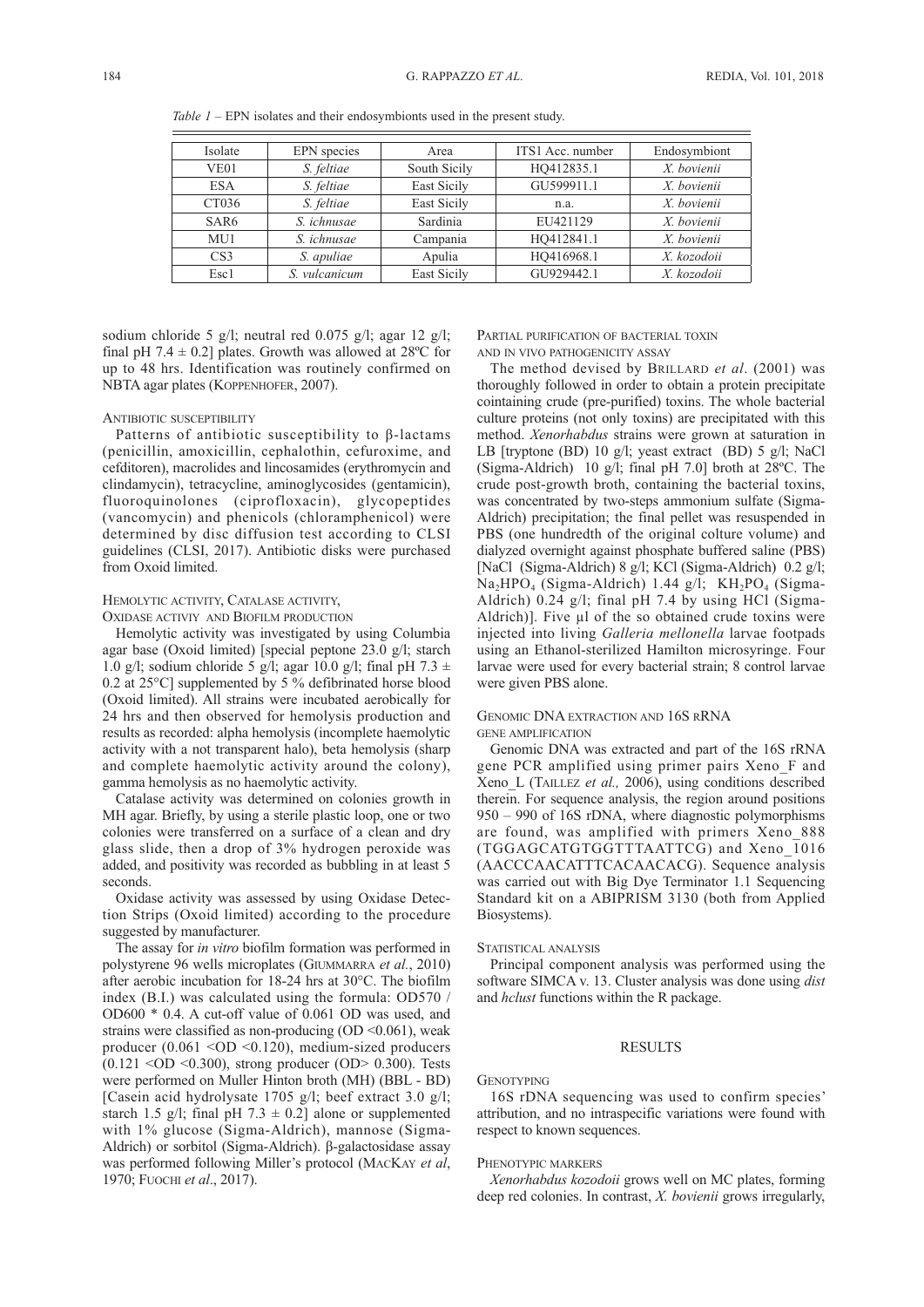giving rise to different kinds of red-brownish colonies. βgalactosidase activity was undetectable in *X. bovienii*, but significant in *X. kozodoii*, even if about a half than *E. coli* ATCC 35218 used as control. Growth on NTBA plates allowed easy differentiation of *X. bovienii* and *X. kozodoii* because of different use of the chromogenic substrate for glucosidase activity. All strains showed aerobic alphahemolysis on Columbia agar blood plates (Table 2).

The antibiotic susceptibility/resistance spectrum was very composite. All strains were found resistant to penicillins, macrolides, liconsamides glicopeptides, while susceptible to quinolones, tetracyclines, aminoglicosides. However, resistance to cephalosporins was strain dependent. All strains were resistant to cephalothin, while the susceptibility to cefuroxime was strain-dependent: all strains of *X. kozodoii* and one of *X. bovienii* (MU1) were susceptible, while the others were resistant. All strains tested were susceptible to ceftidoren (Table 3).

Biofilm production test showed different B.I. according to *Xenorhabdus* species and media tested (Fig. I). In MH, both *X. kozodoii* strains were almost non-producing (B.I. 0.041), while *X. bovienii* strains were overall medium-strong producers. Addition of sugars, as expected, caused marked B.I. increase, so that *X. kozodoii* showed a tenfold increase, while *X. bovienii* switched from small to moderate.

#### TOXICITY OF CRUDE PROTEIN EXTRACT ON *G. MELLONELLA* LARVAE

The protein extract showed similar activity both on *X. bovienii* and on *X. kozodoii*, resulting in rapid (within 24 hrs) death of insect larvae at the dose of 5 µl; some dead even within 12 hrs (Table 4). At this time, no significant differences were found among strains or between *X. bovienii* and *X. kozodoii*. Interestingly, larvae became blackish in the same way as when infected by EPNs, even if, as expected, no massive bacterial infection was seen, but

| <b>Strains</b>   | McConkey | Blood agar          | Catalase | Oxidase  | $\beta$ -galactosidase |  |
|------------------|----------|---------------------|----------|----------|------------------------|--|
| VE <sub>01</sub> | brown    | $\alpha$ -hemolytic | Negative | negative | negative               |  |
| <b>ESA</b>       | brown    | $\alpha$ -hemolytic | Negative | negative | negative               |  |
| CT036            | brown    | $\alpha$ -hemolytic | Negative | negative | negative               |  |
| SAR6             | brown    | $\alpha$ -hemolytic | Negative | negative | negative               |  |
| MU1              | brown    | $\alpha$ -hemolytic | Negative | negative | negative               |  |
| ESC <sub>1</sub> | red      | $\alpha$ -hemolytic | Negative | negative | positive               |  |
| CS <sub>3</sub>  | red      | $\alpha$ -hemolytic | Negative | negative | positive               |  |

*Table 2* – Distinctive features of endosymbiont growth in selected conditions.

*Table 3* – Pattern of antibiotic resistance/susceptibility (inhibition halo in mm).

| <b>Strains</b>   | Penicillin | Amoxicillin | Cefuroxime | Erythromycin | Clindamycin | Tetracycline | Ciprofloxacin | Gentamycin | Chloramphenicol |
|------------------|------------|-------------|------------|--------------|-------------|--------------|---------------|------------|-----------------|
| VE <sub>01</sub> | $n.h*$     | $n.h*$      | $n.h*$     | $n.h*$       | $n.h*$      | 35           | 45            | 33         | 48              |
| <b>ESA</b>       | $n.h*$     | $n.h*$      | 11         | 9            | $n.h*$      | 33           | 40            | 25         | 37              |
| CT036            | $n.h*$     | $n.h*$      | 12         | $n.h*$       | $n.h*$      | 34           | 40            | 23         | 43              |
| SAR <sub>6</sub> | $n.h*$     | $n.h*$      | 11         | $n.h*$       | $n.h*$      | 30           | 40            | 30         | 42              |
| MU1              | $n.h*$     | $n.h*$      | 18         | 13           | $n.h*$      | 32           | 51            | 30         | 46              |
| ESC1             | $n.h*$     | $n.h*$      | 21         | $n.h*$       | $n.h*$      | 22           | 26            | 22         | 30              |
| CS <sub>3</sub>  | $n.h*$     | $n.h*$      | 14         | $n.h*$       | $n.h*$      | 35           | 32            | 26         | 30              |

\*n.h.: no inhibition halo reported



Fig. I – Biofilm index of different *Xenorhabdus* spp. Tested media are indicated on the right.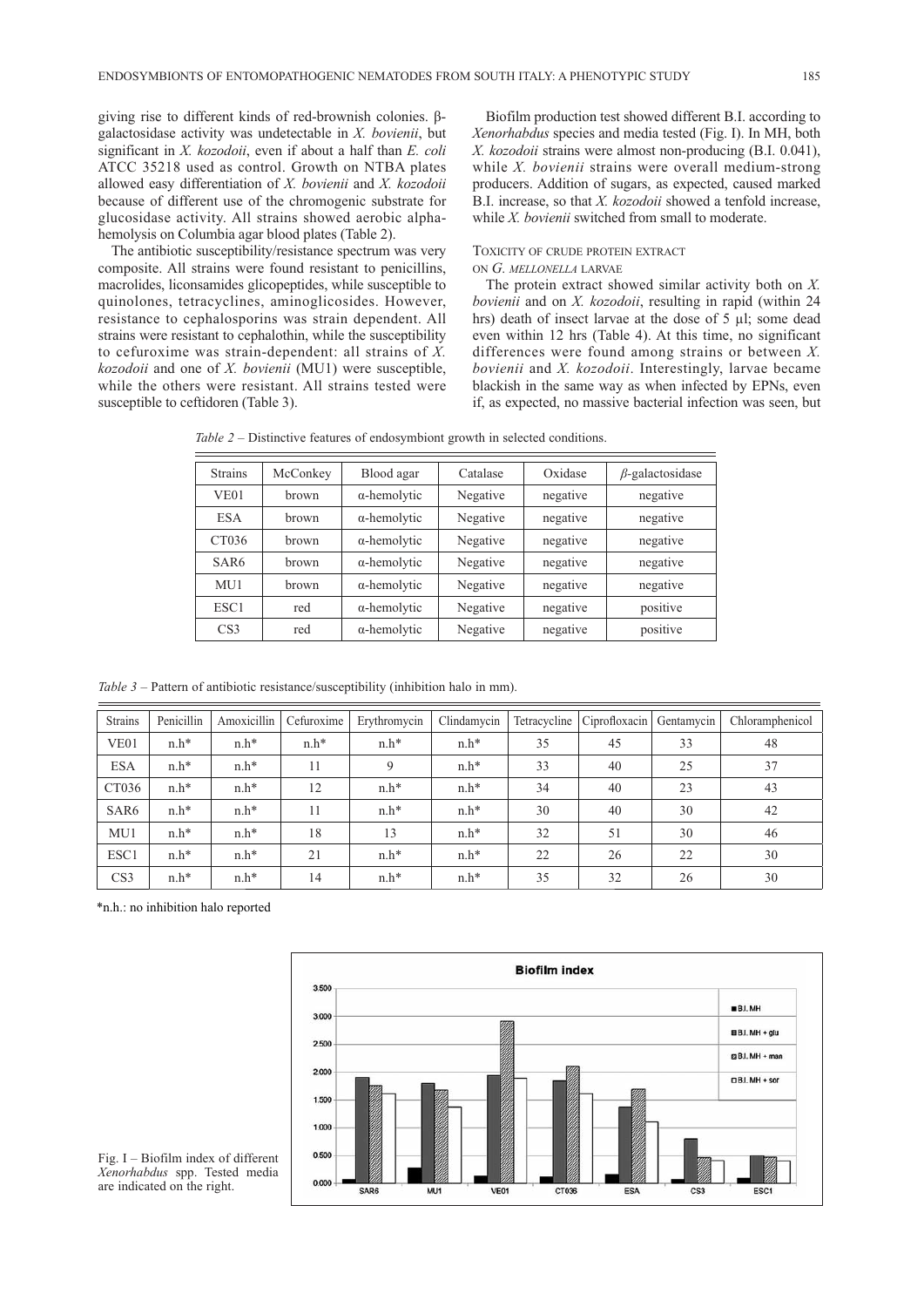*Table 4* – Toxicity of the crude toxin fraction at the time point indicated (n.rs of dead larvae).

| Strain           | Death at 12 hrs | Death at 24 hrs |
|------------------|-----------------|-----------------|
| CT036            | 75%             | 100%            |
| <b>ESA</b>       | 25%             | 100%            |
| SAR <sub>6</sub> | 0               | 100%            |
| VE01             |                 | 100%            |
| MU1              | O               | 100%            |
| ESC1             |                 | 100%            |
| CS <sub>3</sub>  |                 | 100%            |
| Control          |                 | $0\%$           |

an important degeneration of internal organs was found (unpublished data).

## PRINCIPAL COMPONENT ANALYSIS

Principal Component Analysis (PCA) provides an understanding of the relationships among the variables, i.e. which variables contribute similar information to the PCA model, and which provide unique information about the observations.

PCA was done on a dataset constructed in such a way as including data of antibiotic susceptibility/resistance, biofilm production, virulence at 12 hrs. The first component explained about 55% of the variance found, the second about 17%; taken together, more than 72% of the entire variance could be explained by combining both components. The Scatter Plot for the first components is shown in Fig. II. While *X. kozodoii* strains were found close to each other on the left, the other strains, belonging to *X. bovienii*, spread on the right, with no clear evidence of clustering or differentiation among SAR6 and MU1 (*S. ichnusae*) from the others (*S. feltiae*). The contribution plot (Fig. III) shows the weight of each variable to the observed distribution. It is apparent that distribution is mainly led by such variables as biofilm production induced by sugars. The effects of antibiotics, with the exception of chloramphenicol, and the pathogenicity (or virulence) seems to play a poorer role in strains' distribution. Finally, hierarchical clustering (Fig. IV) confirmed that strains of *X.*



Fig. II – Scatter plot of the strains' variables displaying how the strains' variables are located, in a first-to-second components graph, with respect to each other.

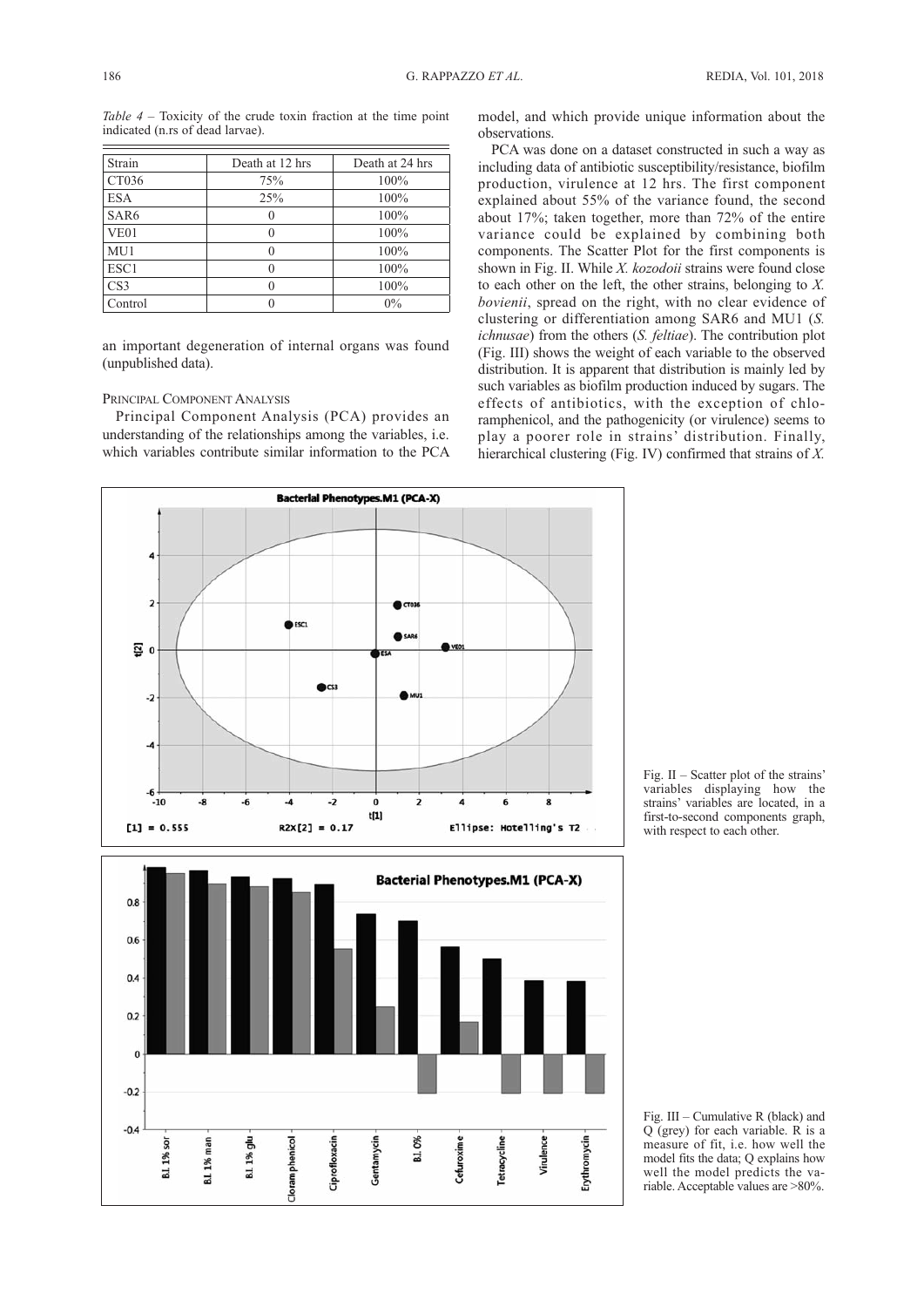



*bovienii* from *S. feltiae* were intermingled with those obtained from *S. ichnusae*, wile the strains of *X. kozodoii* cluster together. The graph shown in Fig. IV is representative of a number of different assays performed using several clustering algorithms; however, none of them was able to clusterize SAR6 with MU1 and differentiate them from *X. bovienii* belonging to *S. feltiae.* 

#### DISCUSSION

Our results suggested that *Xenorhabdus* spp. may encode a plethora of functions not directly related to their role as endosymbionts of Steinernematidae, and a considerable phenotypic variability is present among strains of *X. bovienii* that could not be explained solely on the basis of guest-host association.

In fact those organisms are very similar to other Enterobacteriaceae, are able to grow in several media (both synthetic and natural) and might also exchange genetic material. Their genomes are large (4 to 5 Mb and may be more), suggesting that the association with *Steinernema* spp., although specific, has not hampered the full functionality of the genome. Congruent with this view is the pattern of biofilm production, which seems very heterogeneous in *X. bovienii* but more conserved in the *X. kozodoii* strains. For this reason, we raised the hypothesis of neutrality for most of the characters chosen for analysis.

The composite pattern of antibiotic resistance/susceptibility seems very puzzling. Resistance to ß-lactams, confirmed by our assays, was already described for almost all *Xenorhabdus* species. Genes contributing resistance to βlactames have already been found in *X. bovienii* and *X. nematophila* genomes. However, the pattern of resistance to other antibiotics, in absence of any obvious exposure, is generally composite and suggests an acquisition of resistance genes from the environment. A suitable approach to answer that question will imply the identification of the resistance genes and the elucidation of the resistance

mechanism(s). It has been shown that the genome of *X. bovienii* still contains mobilizing elements (BISCH et al., 2016), suggesting those endosymbionts to be able to assume and mobilize DNA and/or genetic elements from and to the environment. More work is needed to elucidate the mechanisms behind such intriguing behaviour of endosymbionts.

It has been suggested that toxins produced by *Xenor habdus* spp. should be considered as a selectable marker, because each strain competes with any other in case of coinfection (ADAMS *et al*., 2007; BLOUIN *et al*., 1999). Our results showed that this is the case even at the doses used; moreover, the toxin preparation was able to kill even larvae so large as those of *Rhynchophorus ferrugineus,* independently of the strain used (unpublished data)*.* Our protocol was adapted from that of BRILLARD *et al*. (2001); those authors were able to purify a toxin from *X. nema tofila*, which was later identified as the product of the *xaxAB* gene system (VIGNEUX *et al*., 2007). However, since that genetic system is absent in the genome of *X. bovienii*, it is conceivable that other toxins, with similar physicochemical properties, are produced by other *Xenorhabdus* species. Different toxins, or their proportions, might be responsible for the differential response of *G. mellonella* larvae in our experiments. However, because larval death was achieved within 24 hrs post injection regardless of the strain, our observations do not provide evidence of actual differences in virulence between strains. More experiments are needed to clarify the role of these bacterial endosymbionts in the biological control action of the entomopathogenic nematodes to which they are associated.

## ACKNOWLEDGEMENTS

Research partially funded by Annual Research Plan 2016- 18 of Dept. Biological Geological Environmental Sciences, University of Catania (grants # 22722132110 and 22722132113). Further, the authors wish to thank dr. Fabio Viglianisi for help with SIMCA.